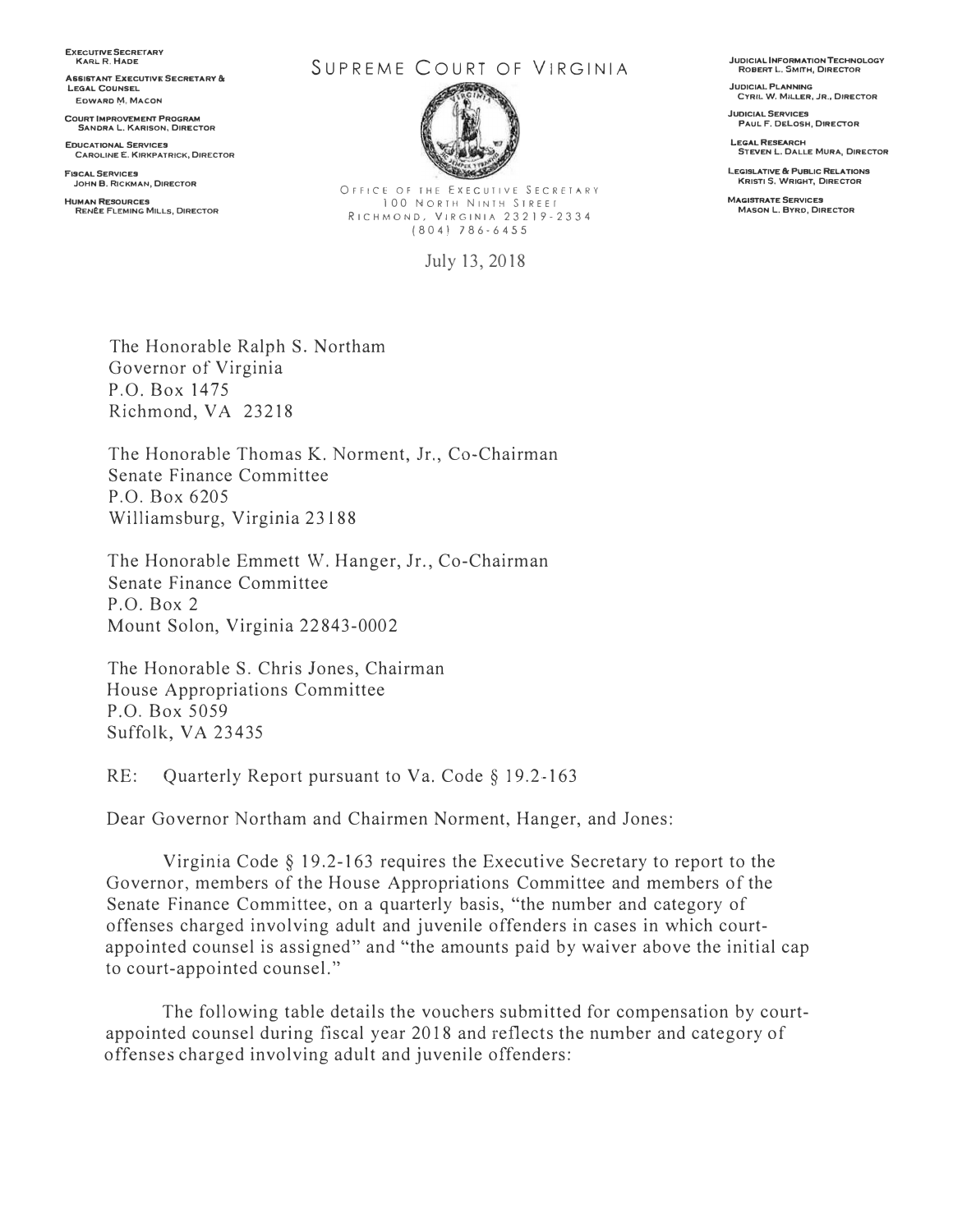## **Number and Category of Offenses Charged Involving Adult and Juvenile Offenders in Cases With Court-Appointed Counsel Assigned**

| <b>Category of Offense</b>         | <b>Number of Charges</b> | <b>Amount Paid</b> |  |  |  |
|------------------------------------|--------------------------|--------------------|--|--|--|
| <b>Adult Offenders:</b>            |                          |                    |  |  |  |
| Misdemeanors                       | 104,392                  | \$13,636,303       |  |  |  |
| Felony $\leq$ 20 years             | \$31,377,174<br>87,212   |                    |  |  |  |
| Felony $> 20$ years                | 8,134                    | \$9,436,683        |  |  |  |
| Capital Murder                     | 29                       | \$1,713,805        |  |  |  |
| <b>Total:</b>                      | 199,767                  | \$56,163,965       |  |  |  |
| Juvenile Offenders:                |                          |                    |  |  |  |
| Misdemeanors                       | 10,746                   | \$1,470,824        |  |  |  |
| Felony $\leq 20$ years             | 4,319                    | \$703,432          |  |  |  |
| Felony > 20 years                  | 435                      | \$112,322          |  |  |  |
| Total:                             | 15,500                   | \$2,286,578        |  |  |  |
| <b>Adult + Juvenile Offenders:</b> |                          |                    |  |  |  |
| <b>Grand Total:</b>                | 215,267                  | \$58,450,543       |  |  |  |

4th Quarter, Cumulative (7/1/17-6/30/18)

During fiscal year 2018, 8,289 requests for waivers of statutory fee caps were submitted seeking a total of \$5,110,846, and 7,764 requests for waivers were approved for a total of \$4,650,039 paid to court-appointed attorneys above the initial statutory fee cap. A breakdown of the waivers requested by category of offense charged and type of offender is provided in the table below.

## **Waivers Requested by Court-Appointed Counsel Above the Initial Cap by Category of Offense Charged and Type of Offender**

| <b>Waivers Approved</b>            |                             |                            |                    | <b>Waivers Denied</b>          |                            |
|------------------------------------|-----------------------------|----------------------------|--------------------|--------------------------------|----------------------------|
| <b>Category of Offense</b>         | Number of<br><b>Waivers</b> | Amount<br><b>Requested</b> | Amount<br>Approved | <b>Number</b><br>0f<br>Waivers | Amount<br><b>Requested</b> |
| <b>Adult Offenders:</b>            |                             |                            |                    |                                |                            |
| Misdemeanors                       | 3,697                       | \$945,275                  | \$859,414          | 315                            | \$80,057                   |
| Felony $\leq$ 20 years             | 2,486                       | \$2,173,600                | \$2,036,657        | 135                            | \$70,809                   |
| Felony > 20 years                  | 457                         | \$1,454,556                | \$1,414,438        | 7                              | \$13,889                   |
| Total:                             | 6,640                       | \$4,573,431                | \$4,310,509        | 457                            | \$164,755                  |
| Juvenile Offenders:                |                             |                            |                    |                                |                            |
| Misdemeanors                       | 599                         | \$135,250                  | \$128,643          | 37                             | \$6,900                    |
| Felony $\leq 20$ years             | 443                         | \$166,192                  | \$153,983          | 31                             | \$5,547                    |
| Felony $> 20$ years                | 82                          | \$58,771                   | \$56,904           |                                | $\mathbb{S}$ -             |
| Total:                             | 1,124                       | \$360,213                  | \$339,530          | 68                             | \$12,447                   |
| <b>Adult + Juvenile Offenders:</b> |                             |                            |                    |                                |                            |
| <b>Grand Total:</b>                | 7.764                       | \$4,933,644                | \$4,650,039        | 525                            | \$177,202                  |

4th Quarter, Cumulative (7/1/17-6/30/18)